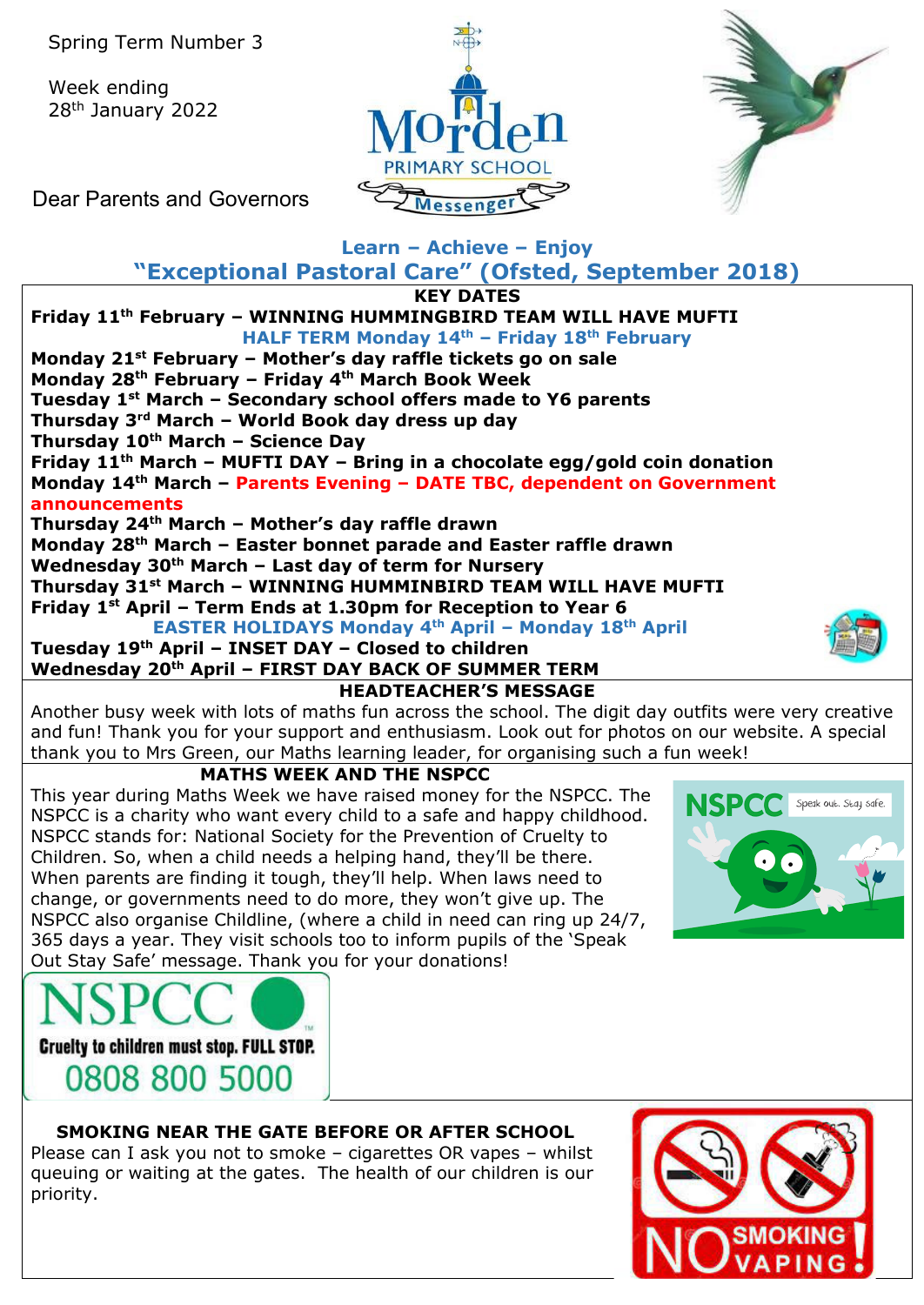# **MATHS WEEK**

We have had a wonderful maths week! The children had lots of maths fun and challenges throughout the week. Dress up for Digits day raised an amazing £119.00 and the children and staff looked **numbertastic** in their digits. Buddy's Challenge was a huge hit with the children and they raised a super £128.50. All classes completed the challenges and put Buddy's key back together. Well done to all the children!

The following children won a certificate and prize for their Digits costume efforts: Myles M, Ariah, Ernie, Jasmine, Amelia, Marian, Omarian, Julia, Lily-May.

We had a Times Table Rockstars competition between year groups. Gold vs Silver (Gold won); Blue vs Purple (Blue won). The highest fundraising class was GREEN CLASS – GOOD JOB!

#### *Mrs Green, Maths Learning Leader*

#### **MR BOWTELL'S BARGAINS**

Continuing the tradition of our Site Manager sales after school, Mr Bowtell's bargains will be on sale from Monday  $31<sup>st</sup>$  January outside the main staff carpark gate after school.



# On sale after school next week

### **ATTENDANCE PRIZES**

Each term we award certificates for children who have 97% or more attendance. In addition, all these children have their name put in a hat for a special raffle. Congratulations to the following lucky winners who were chosen from the hat: Hamza, Annabel, Saorise, Jaishan, Johannes, Shamail. They each were able to come to Mrs Blow's office and choose a book to keep. Some chose Harry Potter, some Paw Patrol and Jacqueline Wilson! Well done children – super effort  $\circledcirc$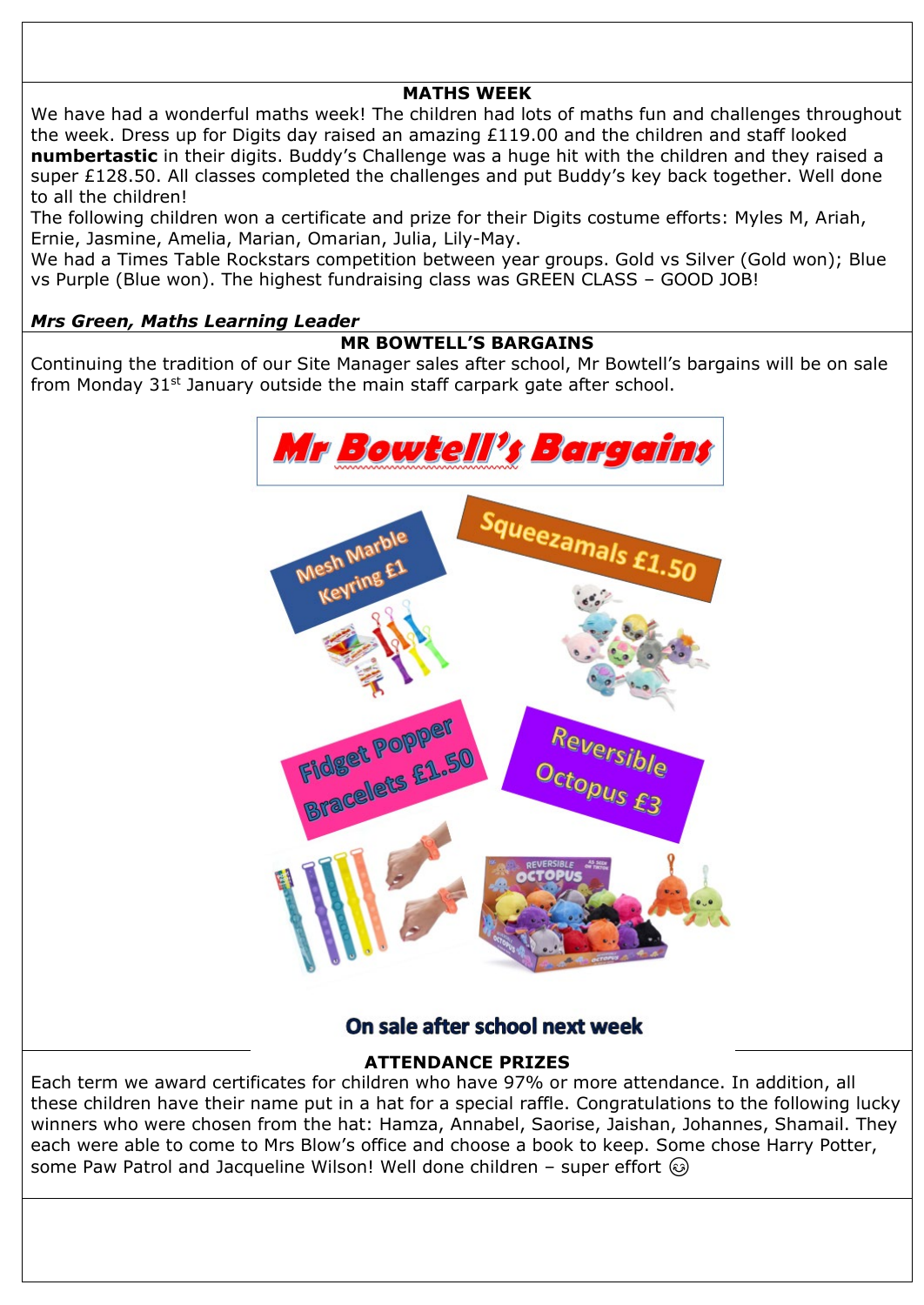## **LEARNERS OF THE WEEK**

Congratulations this week's Learners of the Week

w/e 28<sup>th</sup> January, Week 4

| <b>CLASS</b> |             | <b>LEARNER OF THE WEEK</b>                                                                        | <b>HIGH 5 - VALUE WINNER</b> |                                                                                               |  |
|--------------|-------------|---------------------------------------------------------------------------------------------------|------------------------------|-----------------------------------------------------------------------------------------------|--|
|              | <b>NAME</b> | <b>REASON</b>                                                                                     | <b>NAME</b>                  | <b>REASON</b>                                                                                 |  |
| Yellow       | Timothy     | For 100% engagement during maths<br>lessons!                                                      | Othman                       | Challenge - for challenging himself when<br>doing push ups in PE.                             |  |
| Red          | Alec        | For fantastic work completed in all subjects<br>this week.                                        | Lyla                         | Teamwork - always helping her friends in Red<br>class.                                        |  |
| Green        | Gracie      | For putting in 100% effort in all subjects<br>this week. Well Done.                               | Aaban.                       | Responsibility in all his learning this week.<br>Well Done.                                   |  |
| Blue         | Fawad       | For the beautiful Roman mosaic he made<br>for his home learning.                                  | Adam                         | Resilience - for being flexible and resilient.                                                |  |
| Purple       | Eshan       | For his brilliant Artwork and pronunciation in<br>French                                          | Nikkai.                      | Resilience - to complete Home learning tasks.                                                 |  |
| Silver       | Niron       | Excellent participation and hard work in<br>Maths all week.                                       | Jayden                       | Responsibility - For focusing really well on all<br>learning tasks and ignoring distractions. |  |
| Gold         | Alixana     | For her enthusiasm in history as we learnt<br>about the Ancient Olympics from Greek<br>artefacts. | Eleisha                      | Resilience - in completing the Buddy's key<br>challenge maths activities.                     |  |

#### **ACTION FOR HAPPINESS – HAPPIER JANUARY**

|        | <b>SATURDAY</b>                                                        | <b>SUNDAY</b>                                                               | MONDAY                                                                   | <b>TUESDAY</b>                                                          | WEDNESDAY                                                                                | <b>THURSDAY</b>                                                            | FRID.                                                                          |
|--------|------------------------------------------------------------------------|-----------------------------------------------------------------------------|--------------------------------------------------------------------------|-------------------------------------------------------------------------|------------------------------------------------------------------------------------------|----------------------------------------------------------------------------|--------------------------------------------------------------------------------|
| 2022   | <b>Find three</b><br>things to look<br>forward to<br>this year         | <b>Make time</b><br>today to do<br>something kind<br>for yourself           | Do a kind act<br>for someone<br>else to help<br>brighten<br>their day    | Write a list<br>of things you<br>feel grateful<br>for and why           | Look for the<br>good in others<br>and notice their<br>strengths                          | <b>Take five</b><br>minutes to sit<br>still and just<br>breathe            | Learn something<br>new and share<br>it with others                             |
|        | <b>Say positive</b><br>things to the<br>people you<br>meet today       | Get moving.<br>Do something<br>active (ideally<br>outdoors)                 | 10<br><b>Thank someone</b><br>you're grateful<br>to and tell<br>them why | 11<br>Switch off all<br>vour tech at<br>least an hour<br>before bedtime | 12 <sup>2</sup><br><b>Connect with</b><br>someone near<br>you - share a<br>smile or chat | 13<br>Take a<br>different route<br>today and see<br>what you notice        | i A<br>Eat healthy<br>food which<br>really nourishes<br>you today              |
| appier | 15<br>Get outside<br>and notice five<br>things that are<br>beautiful   | 16<br>Contribute<br>positively to<br>your local<br>community                | 17<br><b>Be gentle</b><br>with yourself<br>when you make<br>mistakes     | <b>is</b><br><b>Get back</b><br>in contact<br>with an old<br>friend     | 19<br><b>Focus on</b><br>what's good,<br>even if today<br>feels tough                    | 20<br>Go to bed in<br>good time and<br>allow yourself<br>to recharge       | 21<br><b>Try out</b><br>something<br>new to get<br>out of your<br>comfort zone |
|        | 22<br><b>Plan something</b><br>fun and invite<br>others to<br>join you | 23<br>Put away<br>digital devices<br>and focus on<br>being in the<br>moment | 24<br>Take a small<br>step towards an<br>important goal                  | 25<br>Decide to<br>lift people up<br>rather than put<br>them down       | 26 <sub>1</sub><br>Choose one of<br>your strengths<br>and find a way<br>to use it today  | 27<br>Challenge<br>your negative<br>thoughts<br>and look for<br>the upside | 28<br>Ask other<br>people about<br>things they've<br>enjoyed recently          |
|        | 29<br>Say hello to<br>a neighbour<br>and get to know<br>them better    | 30<br>See how<br>many people<br>you can smile<br>at today                   | 31<br><b>Write down</b><br>your hopes or<br>plans for the<br>future      |                                                                         |                                                                                          |                                                                            |                                                                                |
|        | ACTION FOR HAPPINESS                                                   |                                                                             | Happier · Kinder · Together                                              |                                                                         |                                                                                          |                                                                            |                                                                                |